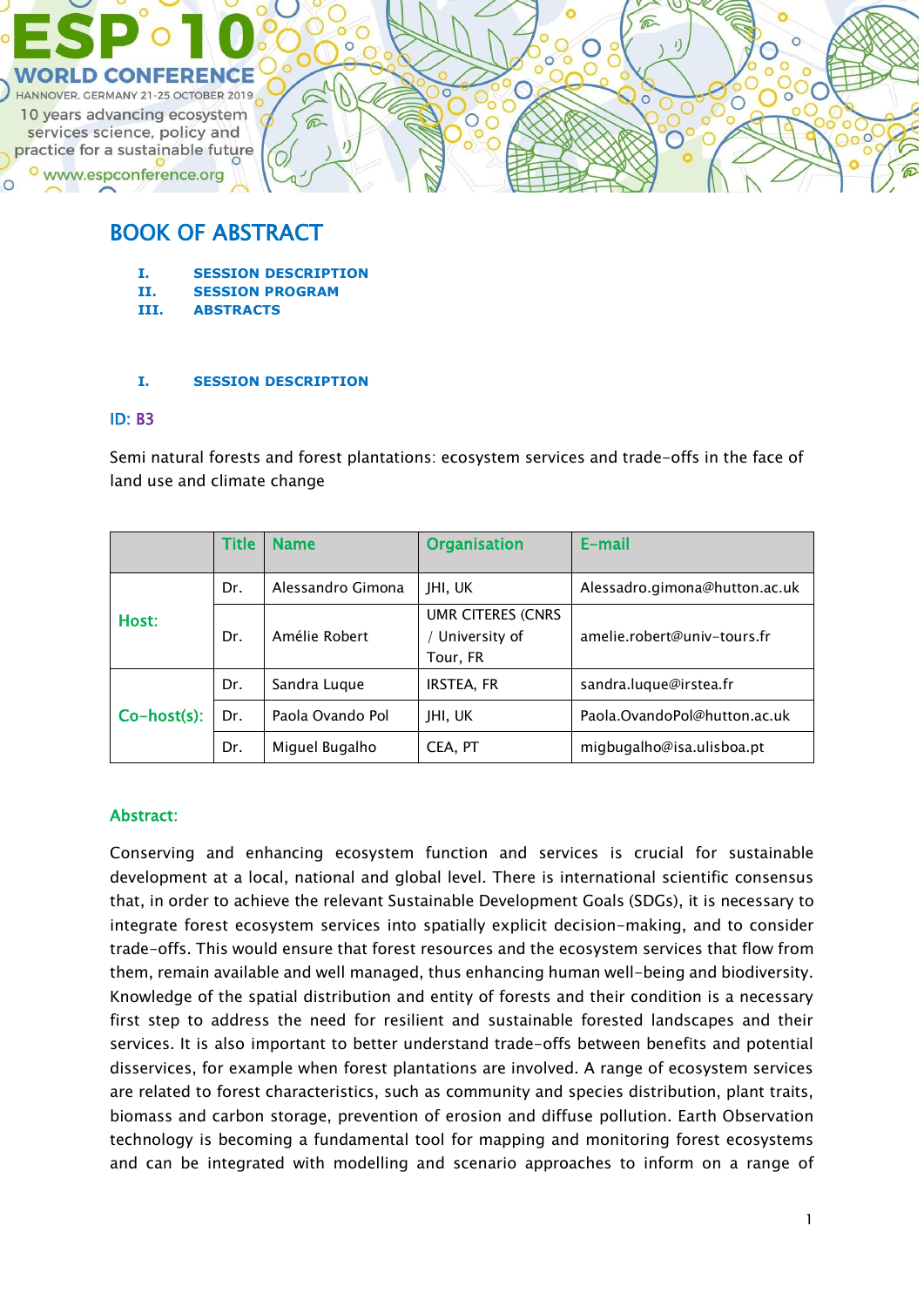

ecosystem services and on their potential future trends, especially in the light of projected climatic change. We welcome contributions studying both seminatural forests and forest plantations, their spatial distribution and their trade-offs. The following types of contributions are particularly welcome: contributions focussing on cultural ecosystem services; those making use of new technology to describe and monitor the present state; contributions making use of models and scenarios to project potential shifts in the future provision of services.

### Goals and objectives of the session:

The goal of the session is to advance the assessment of ecosystem services and disservices provided by seminatural forests and forest plantations and their trade-offs, especially in the face of land use and climate change.

This session is twinned with session D8e," Improving conservation targets for forest biodiversity: towards operational solutions from remote sensing technology" of the IUFRO World Congress in Curitiba – Brazil, October 2019

### Planned output / Deliverables:

If there is enough interest, a joint research proposal and the writing of a common article will be promoted.

### Related to ESP Working Group/National Network:

[Biome working group: BWG 3](https://www.es-partnership.org/community/workings-groups/biome-working-groups/bwg-3-forests-woodlands/) – Forests & Woodlands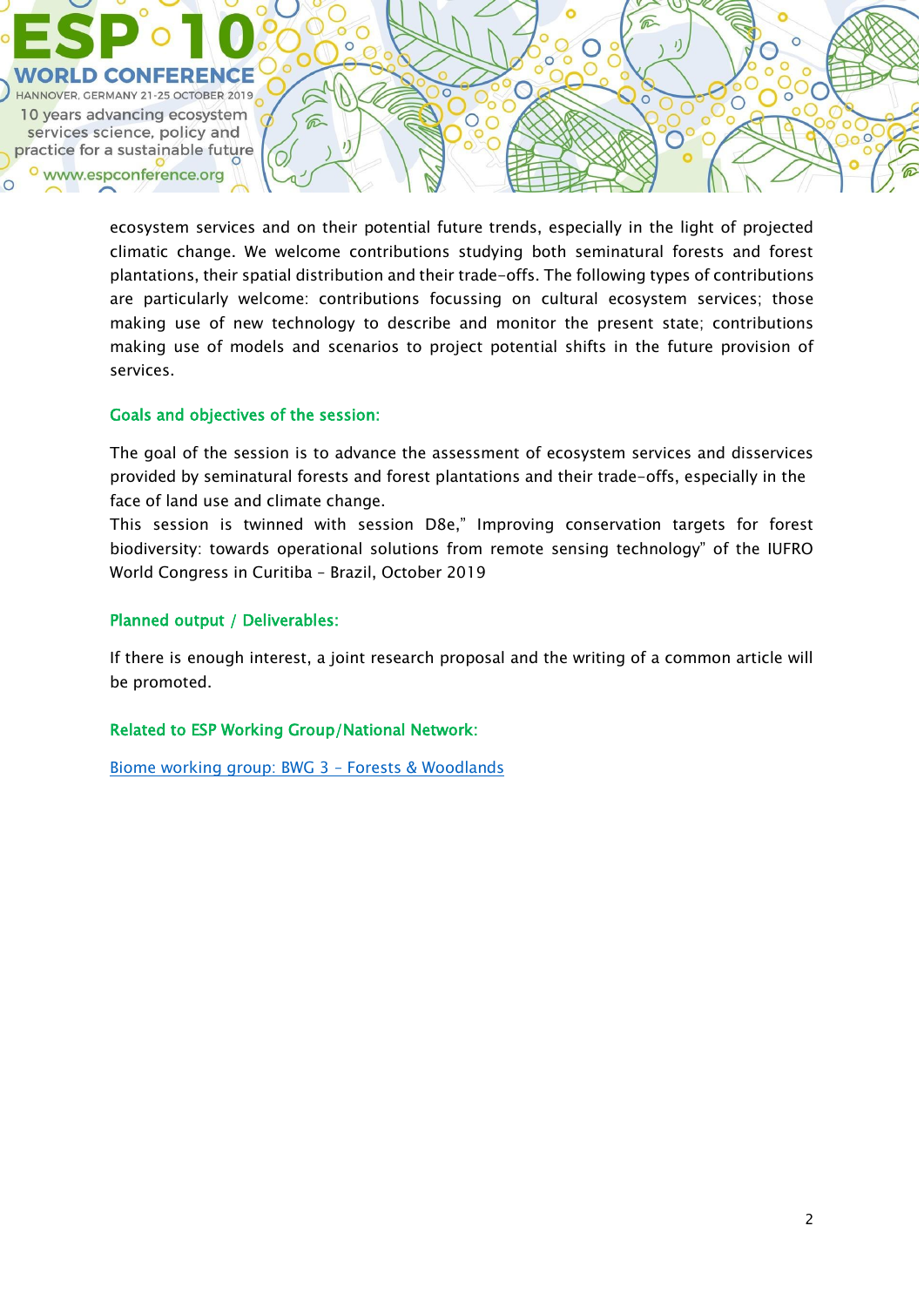

#### **II. SESSION PROGRAM**

Date of session: Thursday, 24 October 2019 Time of session: 10:30 – 15:00

## Timetable speakers

| <b>Time</b>        | <b>First name</b> | <b>Surname</b>         | <b>Organization</b>                                                                        | <b>Title of presentation</b>                                                                                                         |
|--------------------|-------------------|------------------------|--------------------------------------------------------------------------------------------|--------------------------------------------------------------------------------------------------------------------------------------|
| $10.30 -$<br>10.35 | Alessandro        | Gimona                 | The James Hutton<br>Institute (UK)                                                         | Introduction to the session                                                                                                          |
| $10:35-$<br>10:50  | Rositsa           | Yaneva                 | Forest Research<br>Institute -<br><b>Bulgarian</b><br>Academy of<br><b>Sciences</b>        | Mapping the capacity of forest<br>ecosystems to mediate toxic<br>elements                                                            |
| $10:50-$<br>11:05  | Karla             | Locher-<br>Krause      | <b>Helmholtz Centre</b><br>for Environmental<br>Research - UFZ<br>(Germany)                | Ecosystem services and<br>disservices: the case of exotic<br>forest plantations in Southern<br>Chile                                 |
| $11:05-$<br>11:20  | Ashley            | Hardaker               | <b>Bangor University</b><br>(UK)                                                           | Land sharing or land sparing for<br>trees within upland agricultural<br>land use, what's the way<br>forward?                         |
| $11:20-$<br>12:00  |                   |                        |                                                                                            | <b>GENERAL DISCUSSION</b>                                                                                                            |
|                    |                   | LUNCH-<br><b>BREAK</b> |                                                                                            |                                                                                                                                      |
| $13:30-$<br>13:40  | Edgars            | Jūrmalis               | LSFRI "Silava"<br>(Latvia)                                                                 | Mapping the potential supply of<br>multiple recreational services in<br>Latvian forests                                              |
| $13:40-$<br>13:50  | Mario             | Torralba               | University of<br>Kassel (Germany)                                                          | Providing cultural ecosystem<br>services from Europe's forests                                                                       |
| $13:50-$<br>14:00  | Yujin             | Shin                   | National Institute<br>of Forest Science,<br>Korea Forest<br>Service, Korea,<br>Republic Of | <b>Integrating Ecosystem Services</b><br>to assess the influence of<br>ecological forest management: A<br>case study in Mt. Gariwang |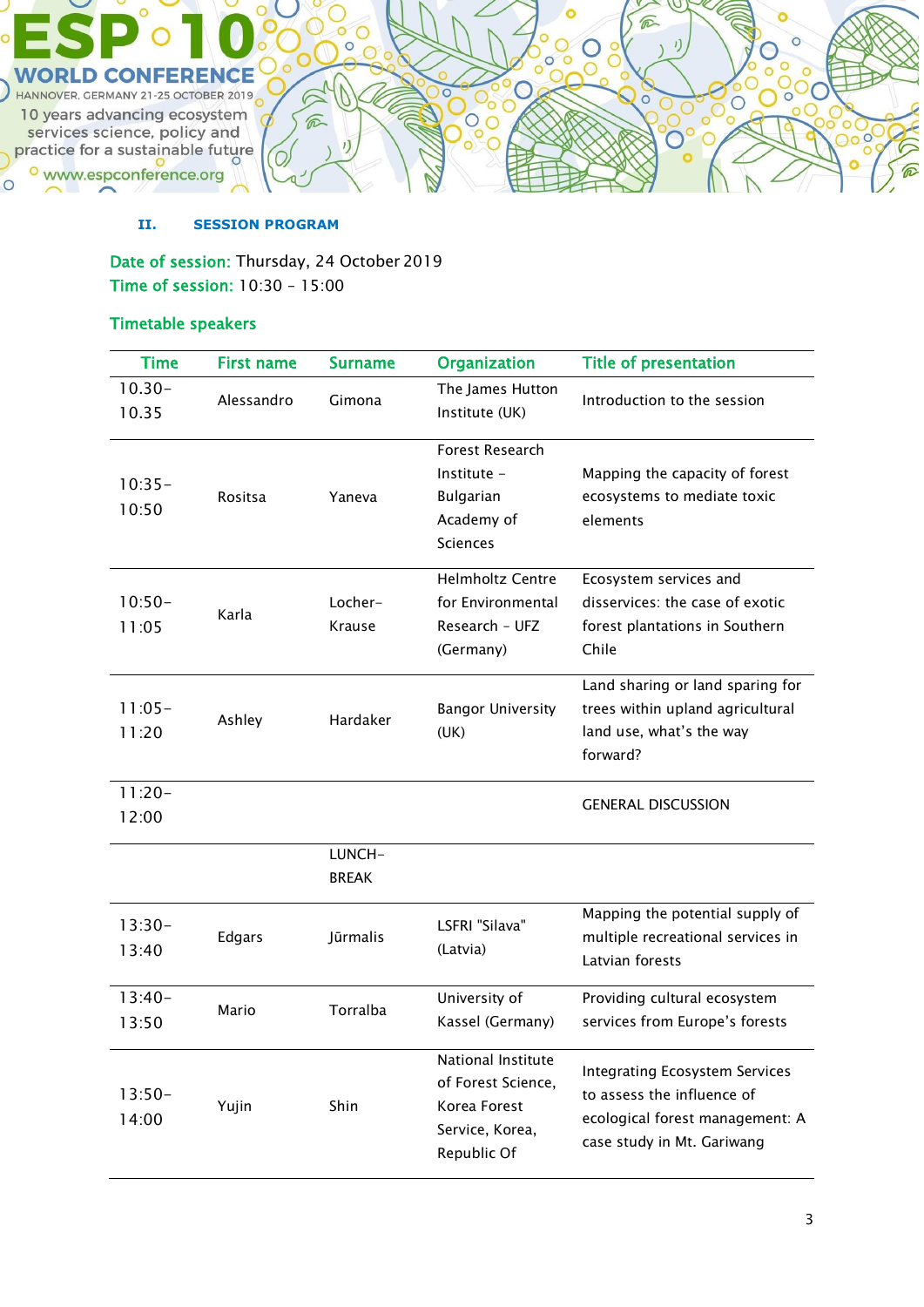

| Time               | <b>First name</b> | <b>Surname</b> | <b>Organization</b>                                     | <b>Title of presentation</b>                                                                    |
|--------------------|-------------------|----------------|---------------------------------------------------------|-------------------------------------------------------------------------------------------------|
| $14:00 -$<br>14:10 | Claudio           | Petucco        | Luxembourg<br>Institute of<br>Science and<br>Technology | Multisilva: A decision support<br>tool to enhance the provision of<br>forest ecosystem services |
| $14:10-$<br>14:20  | Amelie            | Robert         | <b>CNRS</b>                                             | Concluding remarks                                                                              |
| $14:20-$<br>15:00  |                   |                |                                                         | <b>GENERAL DISCUSSION</b>                                                                       |

#### **III. ABSTRACTS**

*The abstracts appear in alphabetic order based on the last name of the first author. The first author is the presenting author unless indicated otherwise.*

### 1. Type of submission: **Abstract**

B. Biome Working Group sessions: B3 Semi-natural forests and forest plantations: ecosystem services and trade-offs in the face of land use and climate change

# Land sharing or land sparing for trees within upland agricultural land use, what's the way forward? An analysis of the changes to the economic value of ecosystem service benefits and ecosystem dis-service costs from upland land use in Wales following expa

First author: Ashley Hardaker Other author(s): Tim Pagella, Mark Rayment Affiliation: School of Natural Science, Bangor University, United Kingdom Contact: afpb0d@bangor.ac.uk

Increases in tree cover on upland agricultural land in Wales is a politically desirable way to sequester carbon and enhance regulating ecosystem services. In this study we used economic valuation to assess the impact of tree cover expansion on the economic value of ecosystem service and dis-services from upland land use in Wales. We also used GIS to analyse and map the spatial distribution of ecosystem service benefits and dis-service costs from expansion of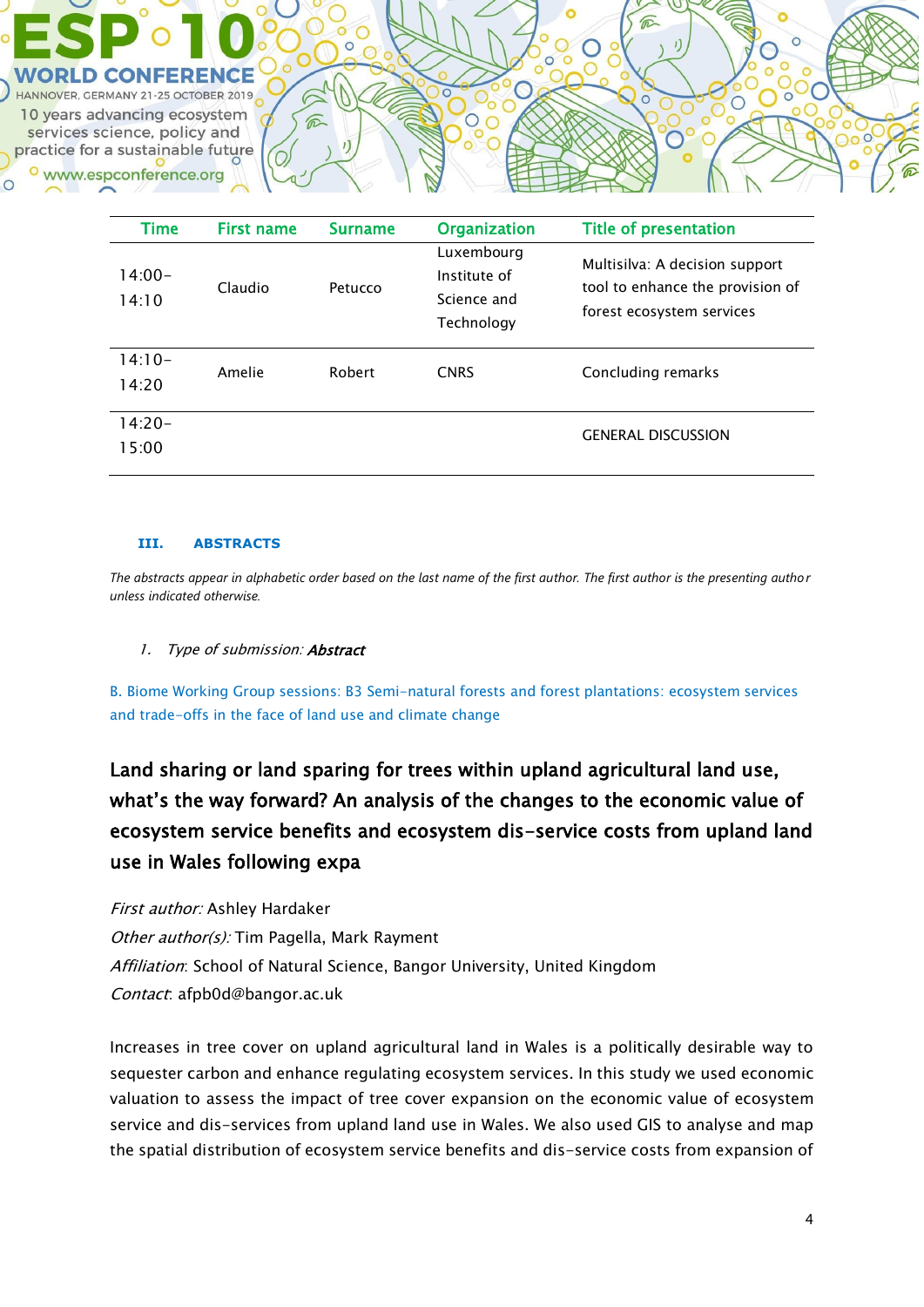

tree cover. Our results provide an initial assessment of the impacts of tree cover expansion on the economic value of ecosystem services dis-services from upland land use in Wales. Our economic valuation shows that land sparing options— particularly full afforestation with broadleaves—led to the greatest increase in the economic value of ecosystem service benefits (+£39,500.78million) and reduction ecosystem dis-service costs (-£663.73million) over business as usual. However, these options significantly reduce provisioning (livestock production and arable crops) ecosystem services (-£10,986.24million, 6% of business as usual). In contrast, land sharing options—particularly the establishment of broadleaf farm woodlands—provide a better balance by maintaining a level of food production (53% of business as usual) alongside significant increases in other ecosystem service categories (£14,637.14million increase in net ecosystem service benefits and delivery of 8 out of 9 ecosystem service categories). Whilst increasing tree cover was generally positive there were distinct differences between broadleaf and conifer planting. Broadleaf systems (including various forms of farm woodland and agroforestry) reduced ecosystem dis-service costs across the entirety of the Welsh uplands whereas conifers did not. Overall our results suggest that land sharing options for tree cover expansion are best by providing balanced increases in ecosystem services and reduction in dis-services.

€

 $\bigcirc$ 

Keywords: Agriculture, Tree Cover, Land Sparing/Sharing, Ecosystem Service Assessment, Economic Valuation

### 2. Type of submission: **Abstract**

B. Biome Working Group sessions: B3 Semi-natural forests and forest plantations: ecosystem services and trade-offs in the face of land use and climate change

## Mapping the potential supply of multiple recreational services in Latvian forests

First author: Edgars Jūrmalis Other author(s): Zane Lībiete Affiliation: Latvian State Forest Research Institute "Silava", Latvia Contact: edgars.jurmalis@silava.lv

Forest ecosystems are important places of provision of multiple cultural ecosystem services, including recreational activities. Hunting and orienteering are among popular recreational activities in Latvia. Research concerning recreational ecosystem service flows, demands and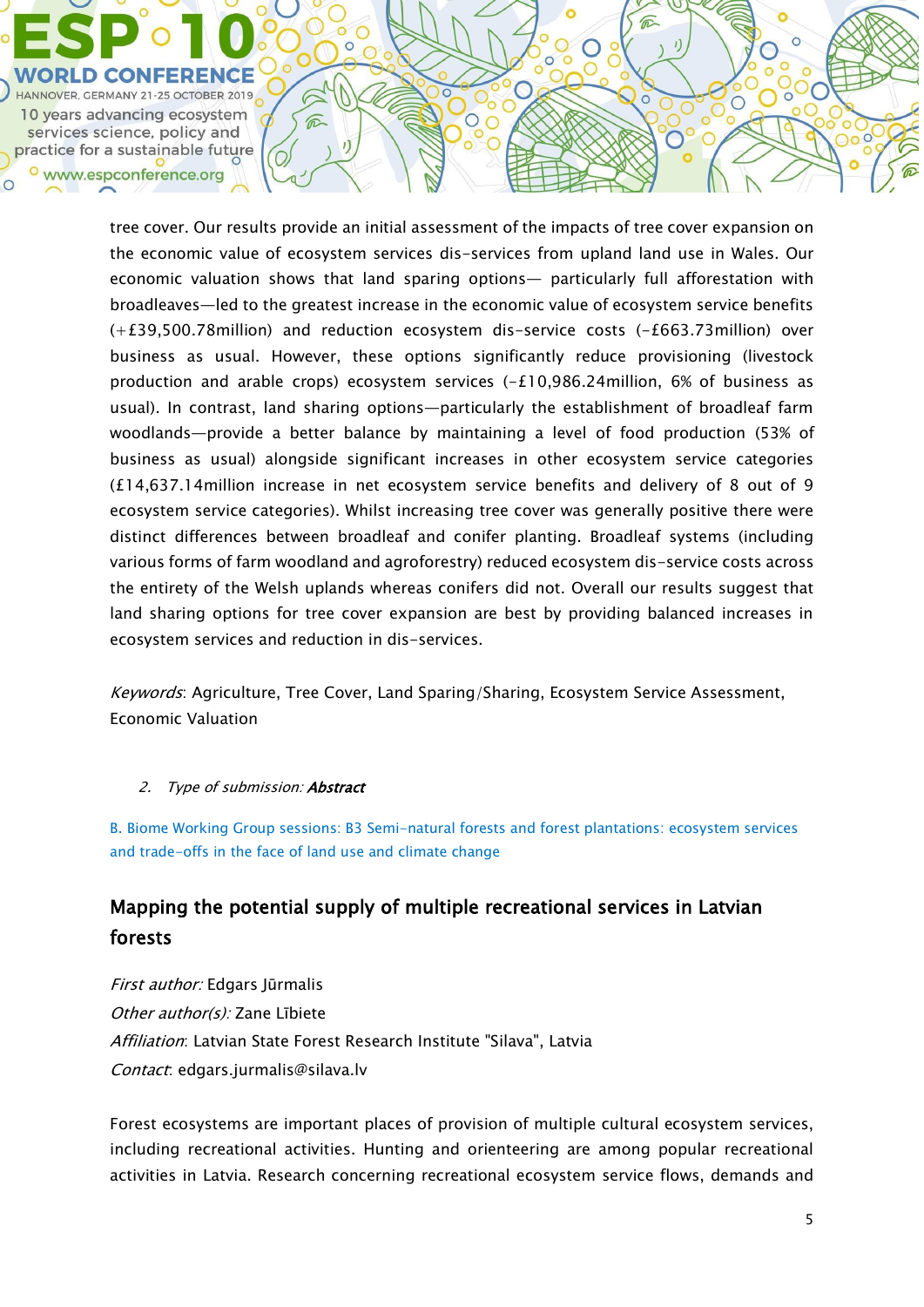

provision is limited and spatial preferences for accounting the quality of the services is lacking. Mapping ecosystem services, even the non-tangible ones, is a crucial task for improving practical forest planning and increasing the multifunctional use of forest areas.

We conducted a basic, GIS based multicriteria analysis to assess the provision of both ecosystem services in a managed forest area. Several experts from both fields of recreation were selected to assess pre-defined criteria and to propose their own for valuing potential supply of both services. Geospatial data was converted and used to create the selected criteria layers. Ecosystem service provision maps were created from the multicriteria analysis results, showcasing different preferences between the two recreational activities. The results can be used to further assess and discuss the importance of different values and preferences across the broad range of recreational activities, both in the context of planning relevant forestry actions or by assessing potential overlaps or trade-offs in a forest landscape. Our use of expert opinions shows potential in gaining a broad sense of preferred forest structures and other factors, although subjectivity can be considered as a potential drawback.

Keywords: cultural ecosystem services, spatial analysis, expert opinions, forest multifunctionality

## 3. Type of submission: Abstract

B. Biome Working Group sessions: B3 Semi-natural forests and forest plantations: ecosystem services and trade-offs in the face of land use and climate change

# Ecosystem services and disservices: the case of exotic forest plantations in Southern Chile

First author: Karla Locher-Krause Other author(s): Sven Lautenbach, Martin Volk Affiliation: Department of Conservation Biology/ Department of Environmental Politics, Helmholtz-Centre for Environmental Research- UFZ, Leipzig, Germany Contact: karlalocher@gmail.com

Forest ecosystems have a crucial role in providing multiple services by supporting biodiversity maintenance, conservation as well as the functions crucial for human wellbeing. Natural forests, semi-natural forest and forest plantations (in our case study with exotic species)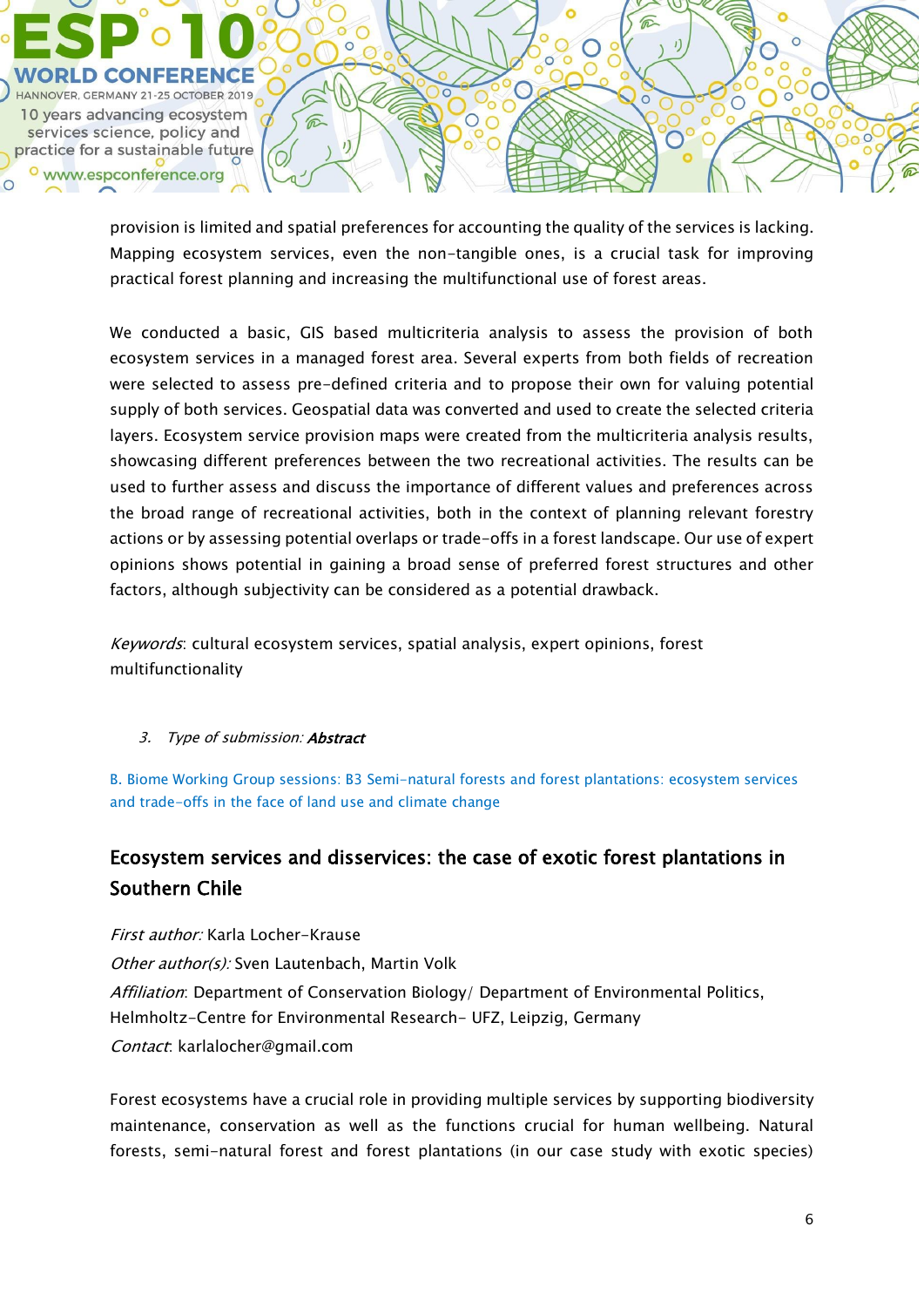

broadly differ in the type and quantity of ecosystem services supply. The drastic increase of industrial forest plantations, particularly in subtropical areas, lead to a diverse range of impacts in the availability of these systems to provide support for local communities. This is the case of Chile in which the forestry industry rapidly expanded due to internal economic incentives leading to a large transformation of natural ecosystems and the most important driver of deforestation in the country. Despite these environmental impacts, the industrial forestry sector is one of the most important economic activities of the country, representing 14% of its total export. Hence this study identifies, map and quantify services and disservices of exotic forest plantation in Southern Chile. We investigated selected forest ecosystem services (carbon storage, sediment retention, phosphorous retention, plantation productivity, landscape aesthetics, and forest recreation) and its disservices over time (1985 – 2011), based on remote sensing information and spatially explicit models (i.e., InVEST). Our results indicate a mismatch between the supply of services/disservices related to its beneficiaries, emphasizing the trade-off between them across the landscape and over time. We provide evidence that contributes to the understanding of the role of exotic forest plantation in the area. This information could support better landscape planning seeking to enhance the supply and flow of ecosystem services in highly transformed landscapes.

€

 $\bigcirc$ 

Keywords: Forest ecosystem services, disservices, landscape planning, ecosystem service supply, beneficiaries, Southern Chile.

### 4. Type of submission: **Abstract**

B. Biome Working Group sessions: B3 Semi-natural forests and forest plantations: ecosystem services and trade-offs in the face of land use and climate change

## Multisiva: A decision support tool to enhance the provision of forest ecosystem services

First author: Claudio Petucco Other author(s): Benedetto Rugani Affiliation: Luxembourg Institute of Science and Technology, Luxembourg Contact: claudio.petucco@list.lu

Payment for ecosystem services (PES) are raising attention as a tool to enhance the provision of forest ecosystem services. These schemes often focus on changing forest management practices to enhance the provision of ecosystem services. This work focuses on two important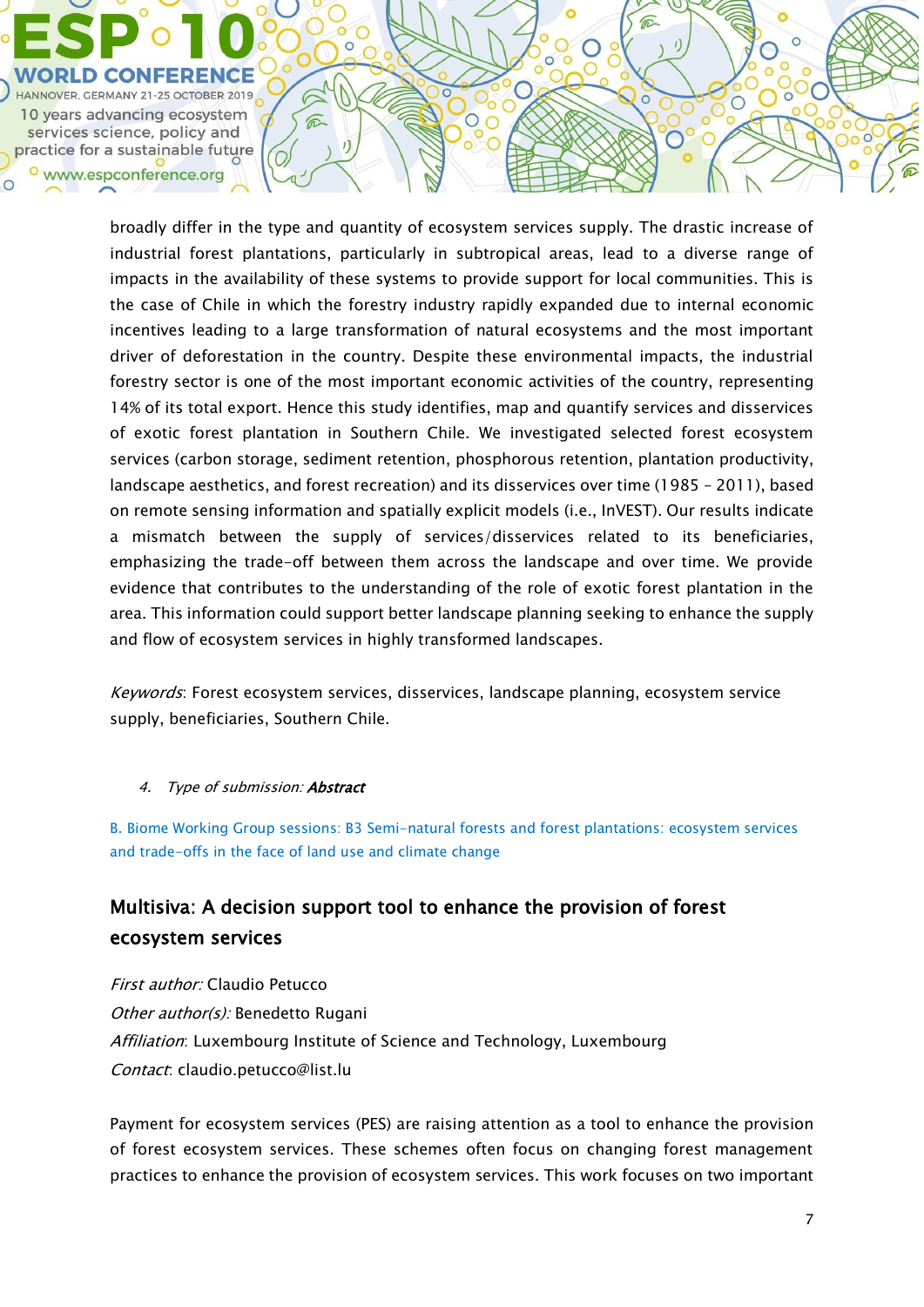

challenges concerning the implementation PES schemes: firstly, it tackles the high level of complexity involved in forest ecosystems and hence the lack of quantitative assessment of the ecosystem services provision under different management regimes; secondly, it addresses the quantification of the direct and indirect costs of changing the management practices. This work additionally focuses on the development of a decision support tool prototype, MULTISILVA, which tries to quantify these two crucial aspects. The tool is based on an a forest growth simulator (3-PG Forest Growth Model), which was adapted and extended to accommodate a set of common management practices used to improve ecosystem services at the stand level (e.g. promotion of broadleaved species, set aside areas, increase of deadwood). By combining these practices, it is possible to define and simulate a set of management alternatives, calibrated for central European species, over a given time horizon. The tool provides ecosystem services indicators (e.g. timber provision, carbon sequestration, water infiltration, air purification, recreation) for the simulated management alternatives. In addition, the tool is able to compute the direct costs as well as the opportunity cost for each alternative, with reference to pre-defined business as usual scenario. The functionalities of the tool are illustrated simulating different management alternatives for a pine forest in Luxembourg.

€

 $\bigcirc$ 

Keywords: Forest ecosystem services, decision support tool, forest simulator, cost of provision, opportunity cost

*5. Type of submission: Abstract* 

B. Biome Working Group sessions: B3 Semi-natural forests and forest plantations: ecosystem services and trade-offs in the face of land use and climate change

# Integrating Ecosystem Service to assess the influence of ecological forest management: A case study in Mt. Gariwang

First author: Yujin Shin Other author(s): Chanwoo Park, Won Il Choi Affiliation: National Institute of Forest Science, Korea Forest Service, Korea, Republic Of Contact: shinyujin@korea.kr

The concept of ecosystem service (ES) highlights the diverse values of the ecosystem; from primary production to recreational function of ecosystem. ES is very useful criteria to evaluate the value of ecosystem itself. Forest ecosystem is crucial to support about one quarter of terrestrial biodiversity, with nearly half of the world's biodiversity hot spots. To enhance forest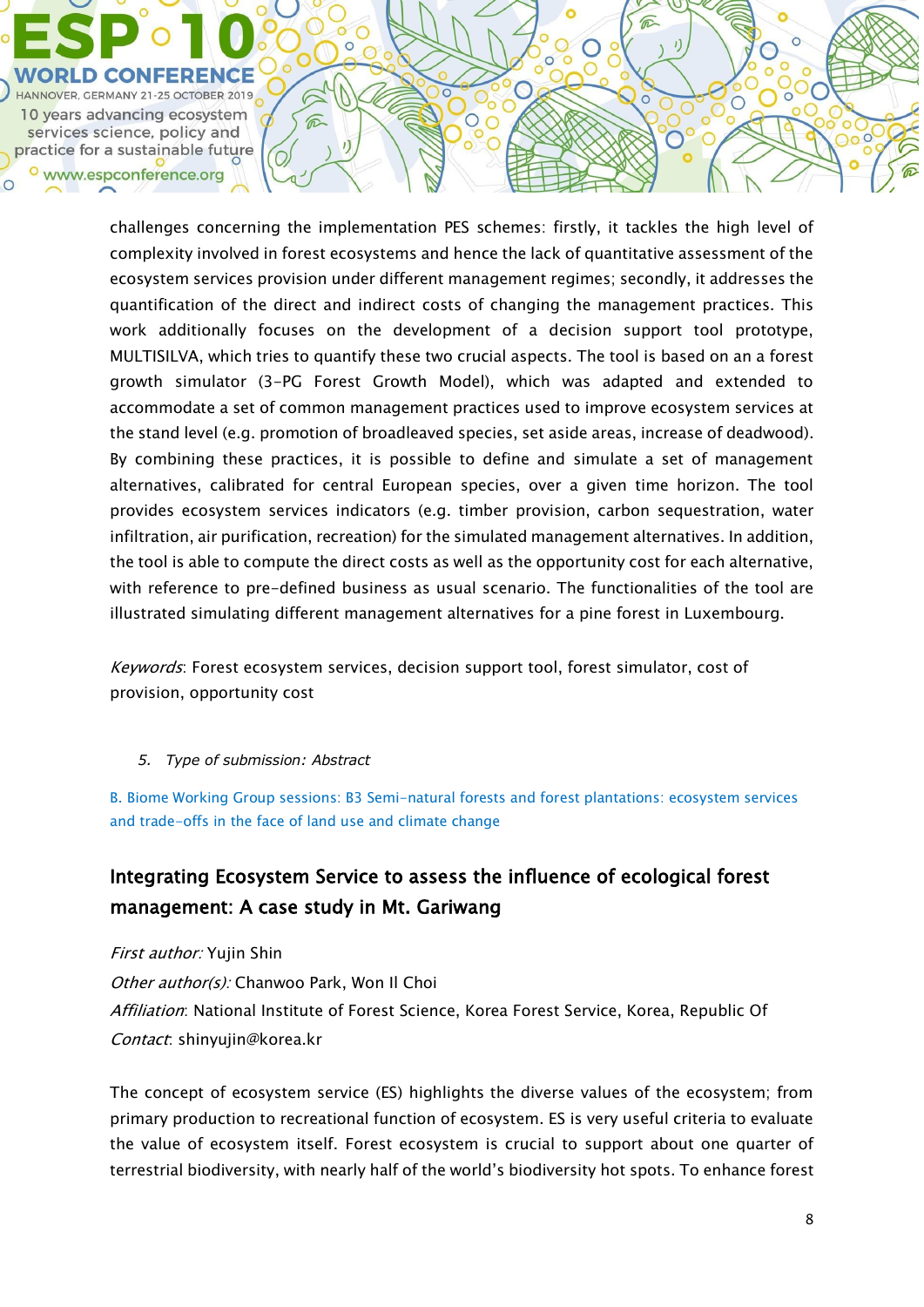

ecological functions and ecosystem services, several methods such as thinning are suggested. Forest management could derive unexpected changes in ecosystem; therefore, assessing the trade-offs of the management in aspect of ES is necessary. The study site, Gariwang mountain is model forest for ecological forest management in Korea and several forest management activities including thinning were widely conducted since 1990s. Firstly, the twenty three indicators representing forest ecosystem services (FES) were identified corresponding to the study site, and measurable FES indicators were selected and investigated from 2011. The current states of FES indicator such as water quantity and quality, mushroom, air quality regulation, cultural-heritage spots and recreational-aesthetic wild flower were measured. Then, changes in FES indicators following thinning including biomass, carbon storage, biodiversity, habitat quality and micro-climate were investigated. For example, Mt. Gariwang provides 1.9 million tons of fresh water per year. 372 species of mushroom, 667 species of vegetation, 19 species of fauna and 69 species of birds inhabited. The wild flower has \$3,541 per year of economic value. Annual increase in biomass of Larix kaempferi in thinned area increased 1.7~2.3 times higher than unthinned area 3 years after treatment. Our study showed that several indicators have potential to be applied for assessment of forest management in aspects of ES. Next step is to develop ES valuation methods suitable for our data. It ultimately could suggest the ecological forest management policy for sustainable ecosystem services.

 $\mathbb{C}$ 

 $\circ$ 

⋒

 $\mathbf{I}$ 

 $\overline{\circ}$ 

 $\circ$ 

Keywords: Forest, Ecosystem service, Ecological management, Thinning, Policy

 $\circ$ Ø

 $\mathbf{J}$ 

G

 $\widehat{\mathbb{C}}$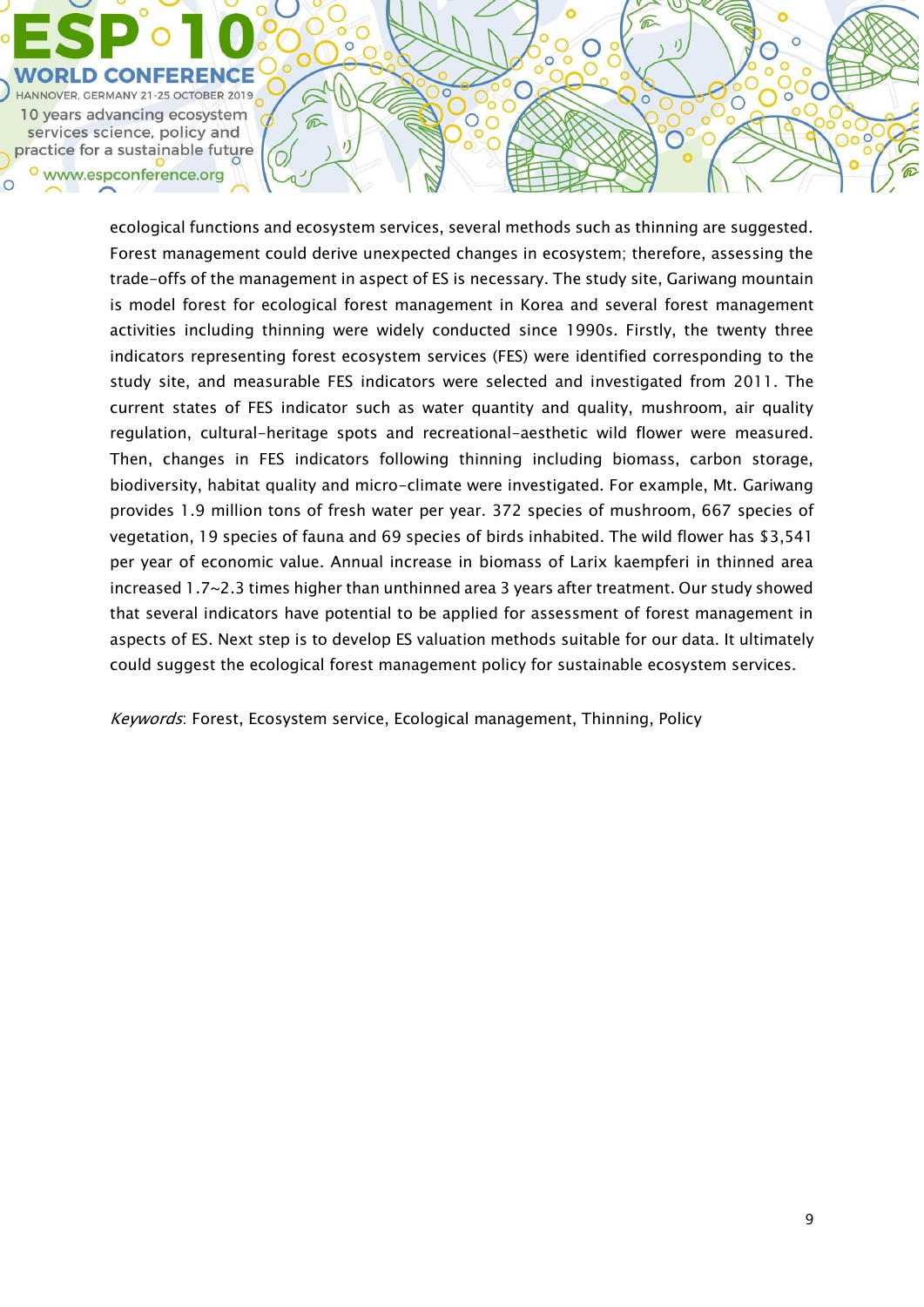

#### 6. Type of submission: Abstract

B. Biome Working Group sessions: B3 Semi-natural forests and forest plantations: ecosystem services and trade-offs in the face of land use and climate change

# Providing cultural ecosystem services from Europe's forest: Examining the relevance of cultural ecosystem services and potential for multifunctionality in European forests

#### First author: Mario Torralba

Other author(s): Marko Lovric, Mari-Alice Budniok, Anne-Sophie Mulier, Georg Winkel, Liisa Tyrväinen, Tobias Plieninger Affiliation: University of Kassel, Germany Contact: mario.torralba@uni-kassel.de

The ecosystem service (ES) framework has become one of the most important paradigms in forest planning and management as a way to link the multiple provisioning, regulating and cultural services derived from ecosystems and their benefits to human well-being. In the more recent years, there have been multiple efforts in emphasizing the important the non-material values related to regulating and cultural services in relation to provisioning services. However, the consideration of non-material values and cultural ecosystem services in management models remains a challenge. In the current context of increased demand for the joint provision of multiple ecosystem services (multifunctionality), we aim to evaluate which forest ecosystem services are currently promoted by European landowners, what is the potential for further uptake and which factors support or hinder this processes. Through a survey to of 1182 forest landowners from 25 European countries our findings reveal a high diversity of management models and a general positive attitude towards further provision of cultural ecosystem services. There is a high degree of complementarity between the different services, and many of them could be jointly promoted. Our results further suggest the existence of four differentiated types of landowners based on the current degree and potential implementation of a diversified management and offer of products and activities. These groups differ in the types of facilities in place and supporting management actions; but also with regard to the challenges and barriers they perceive. This diverse perspectives amongst Europe's landowners suggest the need for different strategies to promote management models that boosts multifunctionality in European forests: while in some cases the best strategy would be to facilitate supporting measures, in others direct incentives would be more successful.